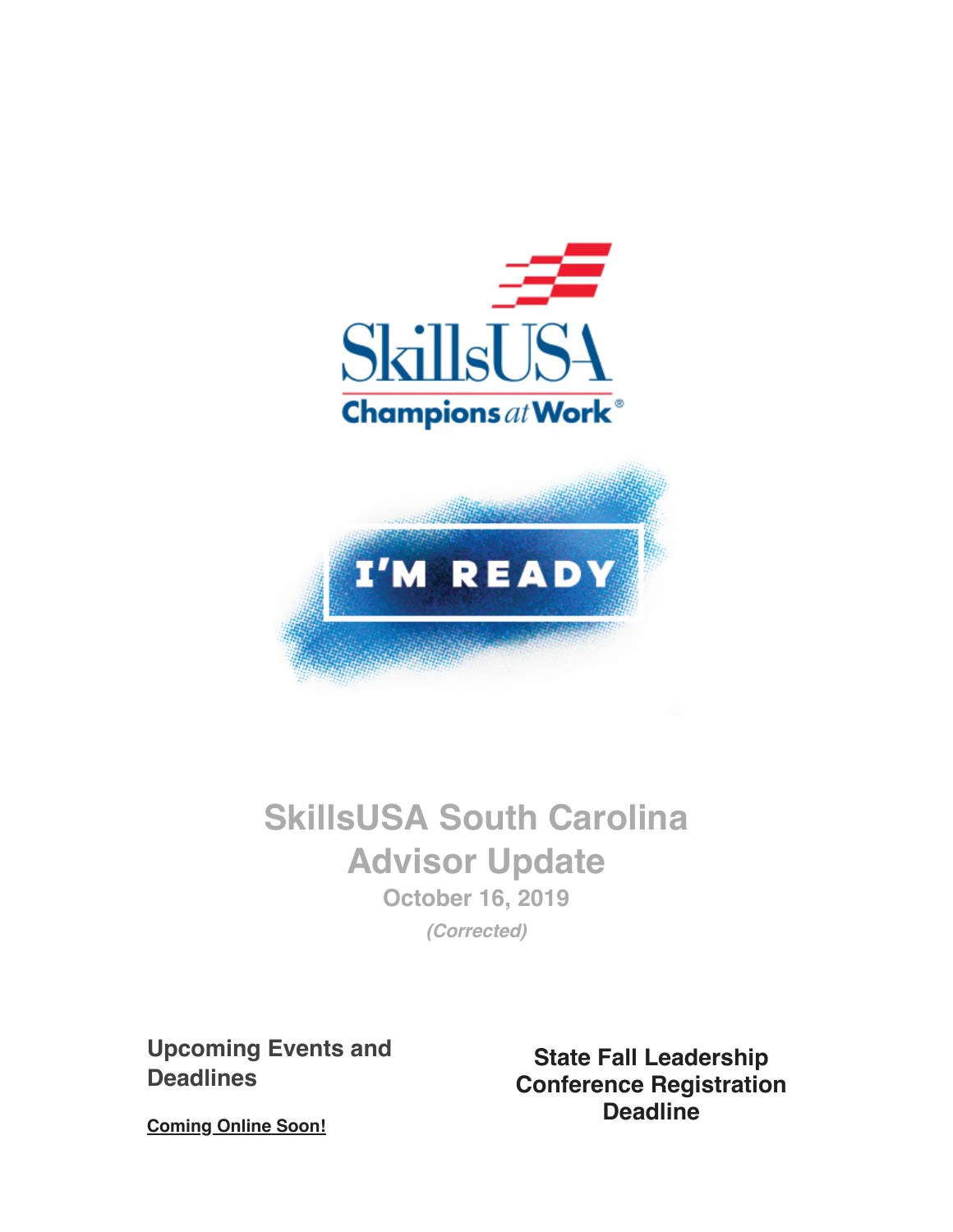- State Officer Application link
- Pin and T-Shirt Design Competition details

Important Dates

- 10/18 SFLC Late Registration **Deadline**
- 11/8-9 SFLC (State Fall Leadership Conference, Summerton)

Leadership Conference (SFLC). The registration window will close at 4 PM.

Details are posted on skillsusasc.org under the SFLC tab. Don't let your student members miss out on this experience to have some fun while learning about becoming a better leader. Membership is **NOT** required to attend the SFLC.

## **World Series of Innovation Competition Open to Young Entrepreneurs**

World Series of Innovation is an online, project-based competition sponsored by the Network for Teaching Entrepreneurship. Young innovators from across the globe are encouraged to enter the competition every fall and compete for cash prizes.

In the competition, small teams of young entrepreneurs (age 13-24) create business solutions that align with the United Nations' Sustainable Development Goals (SDGs) and answer a special challenge posed by an entity from the private sector. Some teams compete independently, some are affiliated with schools or youth development organizations, and some undertake a challenge as a guided classroom project. Educators who are interested in using the World Series of Innovation in the classroom or encouraging student participation as an extracurricular enrichment opportunity can access a robust toolkit that provides additional resources for students and teachers.

Visit *https://innovation.nfte.com/* now to read more about the winners of the Spring 2019 challenges recently completed.

## **The SkillsUSA Store Has Gone Social**

Have you heard? SkillsUSA has a new social media account for the SkillsUSA Store. Make sure to follow the new store account, as you will no longer be able to see the coolest and newest SkillsUSA clothing, accessories and gift items on the SkillsUSA Facebook page. Instead, check them all out and more through the store's own Instagram posts.

To see future promotions for these products, follow @skillsusastore on Instagram and earn chances to win free prizes.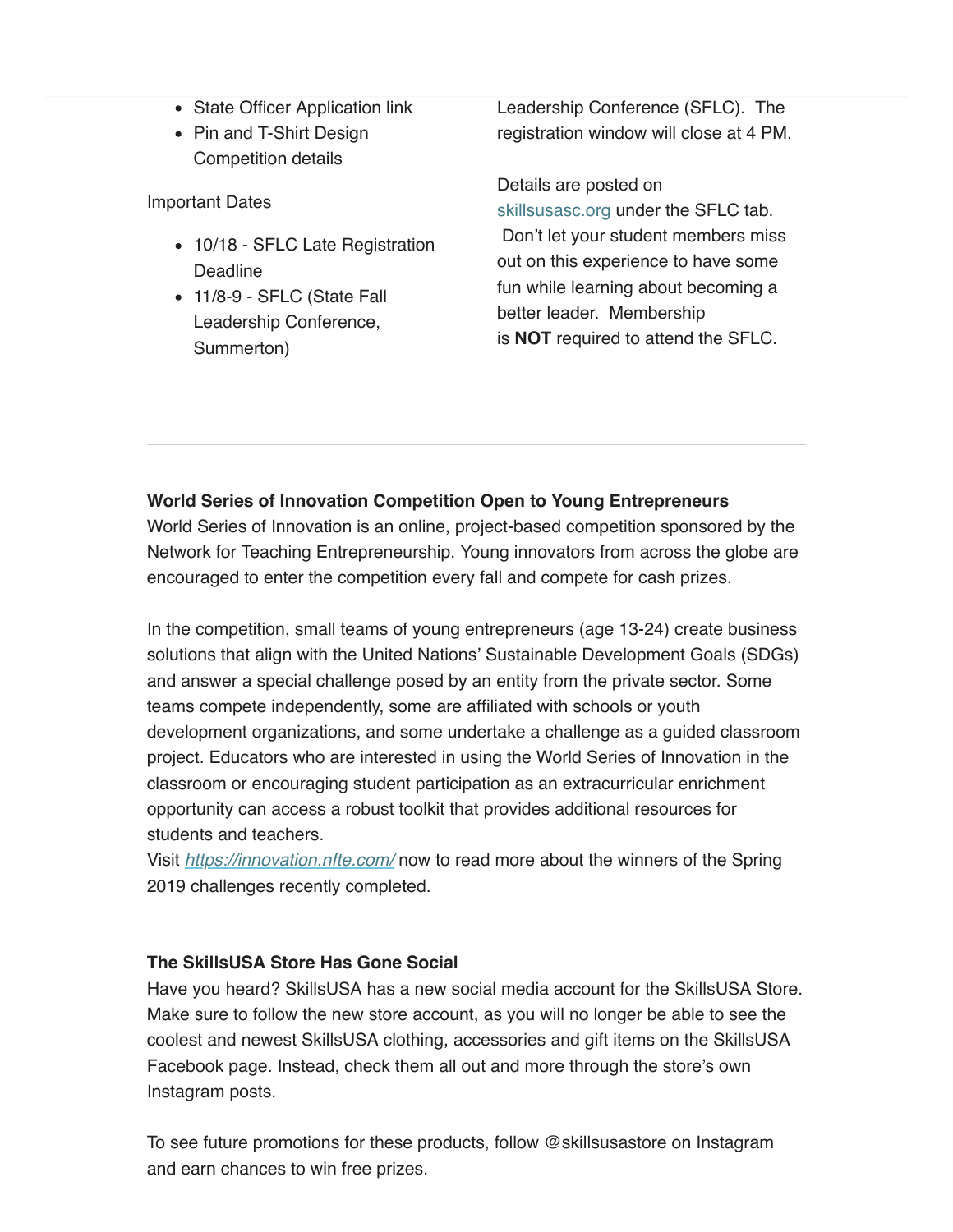URL: https://www.instagram.com/skillsusastore/

The SkillsUSA Official Store (@skillsusastore) • Instagram photos and videos 224 Followers, 87 Following, 3 Posts - See Instagram photos and videos from The SkillsUSA Official Store (@skillsusastore) www.instagram.com

#### **Theme for 2019-2020**

The SkillsUSA competition theme is used throughout the year in membership materials and as the topic for Chapter Display, Prepared Speech and Promotional Bulletin Board competitions at the local, state and national levels. The theme for the 2019-2020 year is:

## **SkillsUSA: Champions at Work I'm Ready**

Within this topic, contestants might illustrate or discuss a variety of ideas. For details, go to: www.skillsusa.org/about/theme/ .

### **Enjoy the Benefits of Professional Membership**

The SkillsUSA registration site is officially open for the new school year. If you or any chapter advisors need assistance with SkillsUSA membership or registration, hotline operators are ready to answer questions about starting a new chapter, ways to engage chapter members or strategies to strengthen an existing chapter. Operators are on call 8 a.m.-5 p.m. on Monday, Wednesday and Friday; and 11 a.m.-7 p.m. on Tuesday and Thursday (Eastern time). To reach the hotline, call 844-875-4557 or email *operators@skillsusa.org*. You can also chat online on the membership registration site.

Professional members receive these great benefits:

- **2019-20 SkillsUSA Championships Technical Standards.** The official competition guide for the SkillsUSA Championships contains rules for all national competitive events, including an overview, lists of technical skills and knowledge required, clothing requirements, eligibility and equipment lists. Note: The latest SkillsUSA Championships contest updates and the official SkillsUSA Championships scorecards are located online here: skillsusa.org/competitions/skillsusa-championships/contest-updates/
- **Jump into STEM!** Curriculum includes middle-school and elementary-school STEM career exploration activities that can be taught by high-school members. This is a great opportunity to expose students to STEM careers and recruit for career and technical education programs as well as SkillsUSA.
- **SkillsUSA Career Essentials: Foundations.** This complete curriculum includes 29 lesson plans that support the SkillsUSA Framework and prepare